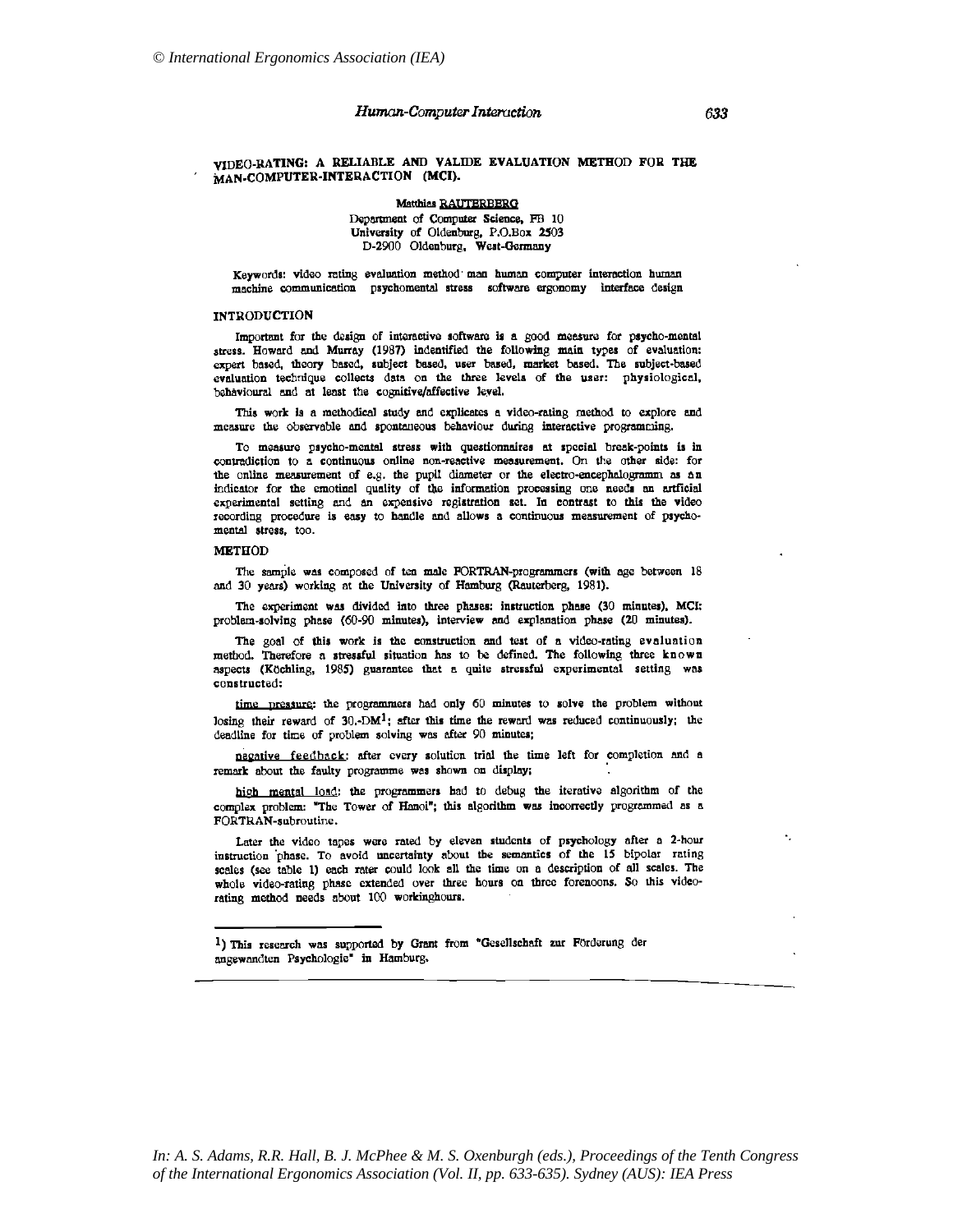## Ergonomics International 88

Table 1. A bipolar scale of the 15 rating scales composing the ruting sheet.

concentrated  $-3...-2...1...0...+1...+2...+3$ not concentrated

The rating-sheet consisted in 25 different permutations of the 15 bipolar scales.

The videorecord of each programmer was trancated into three five-minutes sections (at the beginning: time-1, middle: time-2, and end: time-3 of the MCI-phase). These sections were accidentally presented to the raters. To estimate the retest reliability five sections were presented twice.

## **RELIABILITY**

To estimate the reliability coefficients a two-factorial variance-analysis with complete repeated measurements was computed (Winer,1971). To estimate the retestreliability (REL-RETEST) the ratings of the double video-presentations were correlated.

Three reliability coefficients were computed: REL-HORST, REL-EBEL, REL-RETEST (Langer and Schulz von Thun, 1976).

The different sources of object variance for REL-EBEL and REL-HORST are:

| VΡ |  |  |  | $=$ variance between programmers; |
|----|--|--|--|-----------------------------------|
|----|--|--|--|-----------------------------------|

VM = variance between repeated measurements;

 $IPM$  = interaction between programmers and time.

The error variances are:

VR. = variance between raters;

- = interaction between programmers and raters; **ITR**
- $\mathbb{R}M$  = interaction between raters and time;

IFRM = interaction between programmers, raters, and time.

The reliability coefficients were computed as follows:

#### $REL-EBEL = 1 -$ (IFR+IRM+IFRM)/(VP+VM+IFM)  $(1)$ REL-HORST = 1 - (VR+IFR+IRM+IFRM)/(VP+VM+IPM)  $(2)$

Table 2. The arithmetical means of all rating scales for the three five-minutes sections (beginning: time-1; middle: time-2; end: time-3) of the MCI-phase; the results of the variance analysis and the 3 different reliability-coefficients.

|                                                       | no. Rating-scales<br>$\left( -\right)$                                                                                                                                                | 0                                                                                                                                                                                                              | reans<br>time-1                                                                                                                                                   | time-2                                                                                                                                                          | time-3                                                                                                                                                      | V.A.-factor: TIME<br>0.S.                                                                                                 | đf                                                                      | F                                                                                                                     | alpha.            | REL-<br>HORST EBEL                                                                                        | REL-                                                                                                       | REL-<br>RETEST                                                                                                   |
|-------------------------------------------------------|---------------------------------------------------------------------------------------------------------------------------------------------------------------------------------------|----------------------------------------------------------------------------------------------------------------------------------------------------------------------------------------------------------------|-------------------------------------------------------------------------------------------------------------------------------------------------------------------|-----------------------------------------------------------------------------------------------------------------------------------------------------------------|-------------------------------------------------------------------------------------------------------------------------------------------------------------|---------------------------------------------------------------------------------------------------------------------------|-------------------------------------------------------------------------|-----------------------------------------------------------------------------------------------------------------------|-------------------|-----------------------------------------------------------------------------------------------------------|------------------------------------------------------------------------------------------------------------|------------------------------------------------------------------------------------------------------------------|
| 7<br>4<br>я.<br>9<br>10<br>11<br>12<br>13<br>14<br>15 | silent<br>bored<br>trancull<br>ac isy<br>concentrated<br>disappointed<br>slow<br>patient<br>irritated<br><b>restricted</b><br>anxious<br>uncertain<br>earnest<br>tanse<br>attract ive | -talkativa<br>-engaged<br>-active<br>-ariet<br>-not concentrated<br>-assured<br>-a ick<br>-froat ient<br>-peaceful<br>-ocen-aladed<br>-courageous<br>-salf-assertive<br>-cheerful<br>-relaxed<br>-unattractive | $-0.02$<br>$-1.35$<br>$-0.19$<br>$+0.07$<br>$-1.34$<br>$+0.23$<br>$+0.40$<br>$-0.02$<br>$+0.01$<br>$+0.55$<br>$+0.51$<br>$-0.15$<br>$-1.20$<br>$-0.95$<br>$-0.35$ | 40.60<br>$+1.49$<br>$+1.09$<br>$-0.32$<br>$-0.67$<br>$-0.32$<br>$+0.39$<br>$+0.84$<br>$-0.43$<br>$+0.91$<br>$+1.01$<br>$^{+0.11}$<br>$-1.12$<br>$-1.25$<br>-527 | -0.79<br>$-0.33$<br>$+0.01$<br>$+0.67$<br>$+0.25$<br>$-1.22$<br>$-0.50$<br>$+0.36$<br>$-0.03$<br>-0.27<br>$+0.50$<br>$-0.47$<br>$-1.47$<br>-0.87<br>$-0.07$ | 105.7<br>224.1<br>74.2<br>54.3<br>138.7<br>116.0<br>71.6<br>40.6<br>- 13.0<br>22.3<br>18.6<br>25.9<br>7.4<br>9.2<br>. 4.5 | 2<br>2<br>2<br>2<br>2<br>2<br>2<br>2<br>2<br>2<br>2<br>2<br>2<br>2<br>2 | 3.18<br>11.63<br>2.60<br>2.75<br>3.65<br>5.57<br>3.27<br>1.62<br>0.46<br>2.66<br>1.50<br>1.35<br>1.76<br>0.91<br>0.68 | 1.3<br>5 +<br>5 % | . 95<br>.œ<br>.es<br>-86<br>.85<br>-84<br>.83<br>-80<br>.72<br>.65<br>. 59<br>- 52<br>. 32<br>. 27<br>.15 | -98<br>. 94<br>-91<br>. 95<br>.95<br>- 95<br>.94<br>-92<br>-89<br>-82<br>- 82<br>.в.<br>-64<br>.82<br>- 59 | . 97.<br>- 86<br>-55<br>- 99<br>- 93<br>- 96<br>-84<br>- 98<br>- 95<br>- 50<br>- 62<br>-49<br>. 77<br>-99<br>.60 |

The scales marked with a star (\*) in table 2 have coefficients REL-HORST less than 0.30, and were excluded from further analysis.

### **VALIDITY**

At the beginning and at the end of the MCI-phase the programmers had to answer the ZERSSEN-Subjective-Feeling-Scale (ZSFS). After each compilation trial they had to

634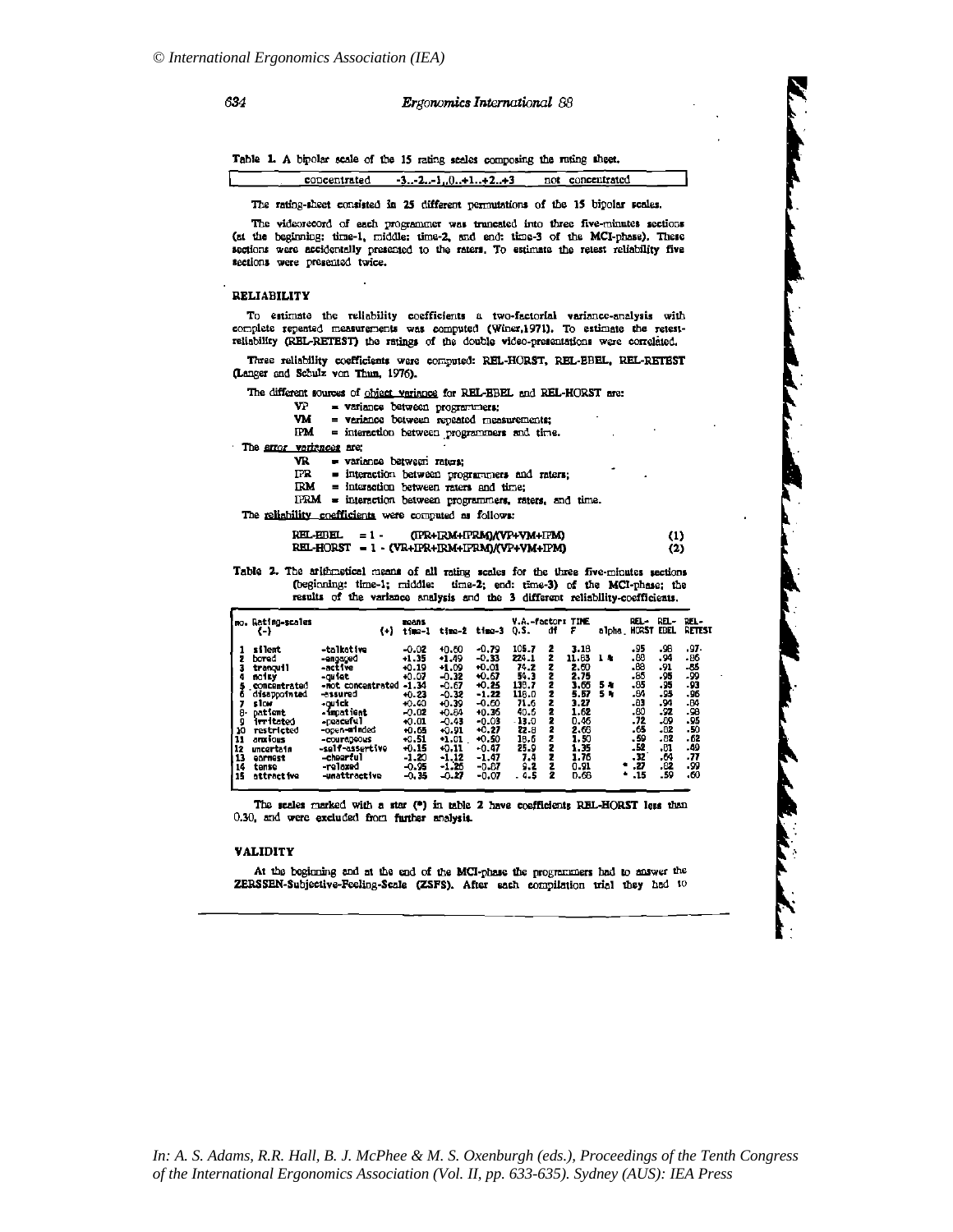respond online to a bipolar selfrating scale about their actually subjective-emotional feeling (MCI-SF; 0='very unpleasant'; 9='very pleasant').

The highly significant difference (X<sub>pre</sub>=9.4, sd=11.4; X<sub>post</sub>=2.3, sd=11.8; p<0.5%) of the pre-post comparision in ZSFS supports the assumption that this experimental setting guarantees a high content validity.

The values in MCI-SP also show a high significant decrease  $(X_1,min=5.1, sd=2.5;$  $X_{60,\text{min}}$ =3.2, sd=3.3; p<0.5%) of "pleasant feeling" from 1. to 60. minute of the MCIphase.

The external validity can be estimated by the following question given in the explanation phase: "To what extent is this experimental situation equivalent to your daily work situation?" (scale-range:  $0\%$  - 100%). Nearly half of all programmers estimated this correspondence at 80%.

To determine the internal validity a hierarchical cluster-analysis was computed over all measured scales (video-rating, personality-questionnaires, subjectiv-feeling scales, self-rating scales, etc.). Six dimensions are found to be relevant (see table 3).

| psycho-mental stress    |                           | (rating-scales: 3, 5, 8, 9, 13; $R_{\text{cV}\text{y}+\text{rq},2e-\text{correl},\text{trig}}=0.80$ ); |
|-------------------------|---------------------------|--------------------------------------------------------------------------------------------------------|
| psycho-emotional stress | (rating-scales: 6, 12;    | $Raverage-correlation = 0.70;$                                                                         |
| emotional stability     | $(rating-scales: 10, 11;$ | $Raverage-correlation = 0.63$ :                                                                        |
| <b>cngagement</b>       | (rating-scale: 2;         | Raverage-correlation= 0.59);                                                                           |
| interactivity           | $(rating-scale : 7;$      | $R$ avera e-correlation <sup>= 0.67</sup> );                                                           |
| verbal-behaviour        | (rating-scales: 1, 4;     | $Ravera.e-correlation = 0.71$ ).                                                                       |

Table 3. The six dimensions of the rating sheet.

## **CONCLUSION**

The main subject of this work is the construction and test of an evaluation method. Therefore the means of the stress scores of this methodical study attained in this experimental setting are not interpretable as real data of MCI work conditions. In order to determine the latter this video-rating evaluation method ought to be applied to real MCI work conditions. But the results of this methodical study show that this video-rating evaluation method is able to measure the psycho-mental stress in real life situations, e.g. at MCI work places with high reliability and sufficient validity,

This video-rating evaluation method for measuring psycho-mental stress is not only restricted to the field of MCI. It is applicable to many other research fields, too.

## **REFERENCES**

Howard, S. and Murray, D.M., 1987, A taxonomy of evaluation techniques for HCI. In Human Computer Interaction - INTERACT '87, (Edited by H.-J. Bullinger and B.Shackel) (IFIP) (North-Holland: Elsevier Science Publishers), pp 453-459.

Köchling, A., 1985, Bildschirmarbeit - Gesundheitsregeln und Gesundheitsschutz. (Köln: Bund-Verlag).

Langer, I. and Schulz von Thun, F., 1974, Messung komplexer Merkmale in der Psychologie und Pädagogik, (München Basel: Ernst Reinhardt).

Rauterberg, M., 1981, Psychomentale Belastung in der Mensch-Computer-Interaktion, (Diploma thesis)(Hamburg: Fachbereich Psychologie).

Winer, B.J., 1971, Statistical principles in experimental design, (New York: McGraw Hill).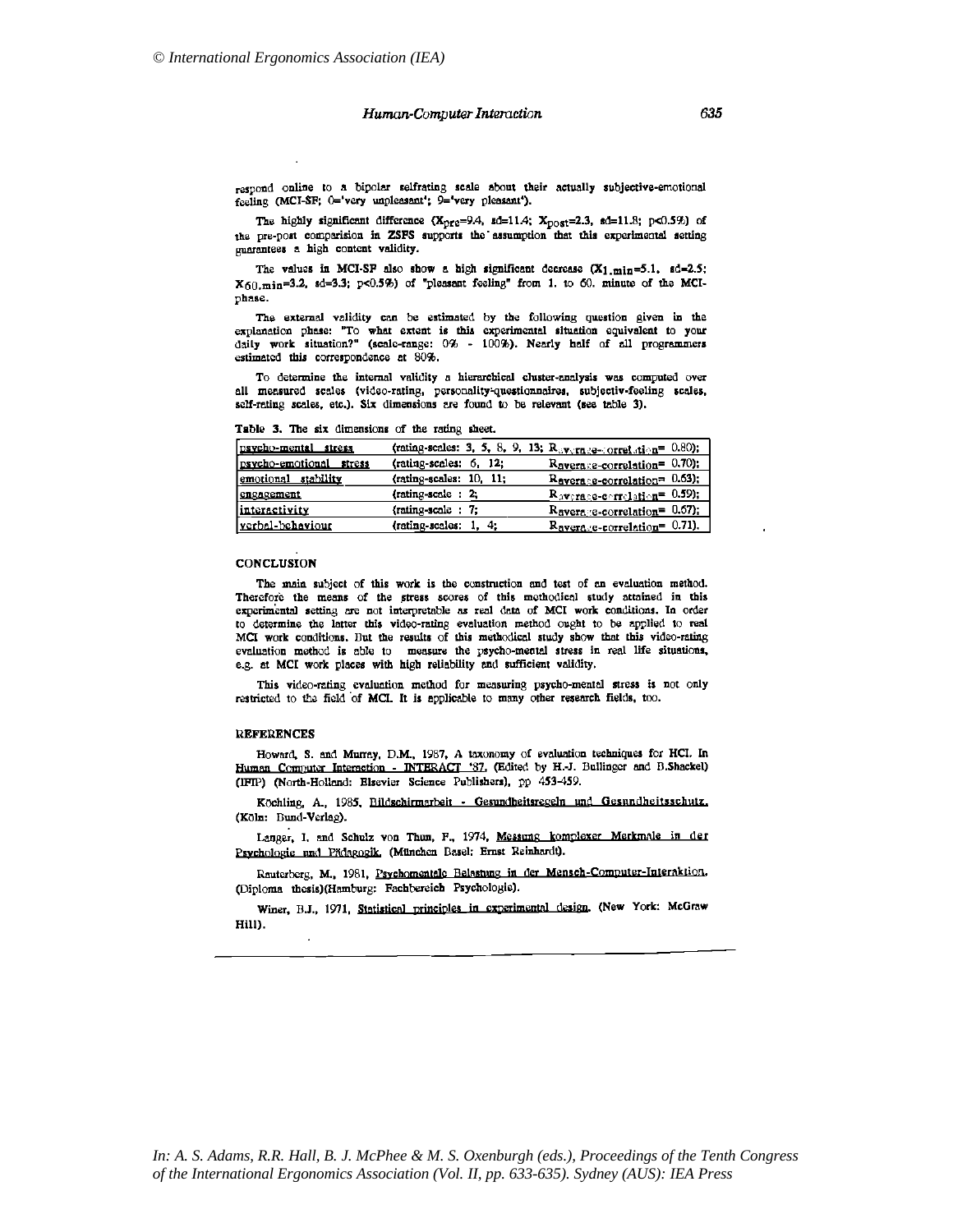Designing a Better World

# INTERNATIONAL ERGONOMICS ASSOCIATION 10TH INTERNATIONAL CONGRESS SYDNEY, AUSTRALIA 1-5 AUGUST 1988

# PROCEEDINGS Vol. II